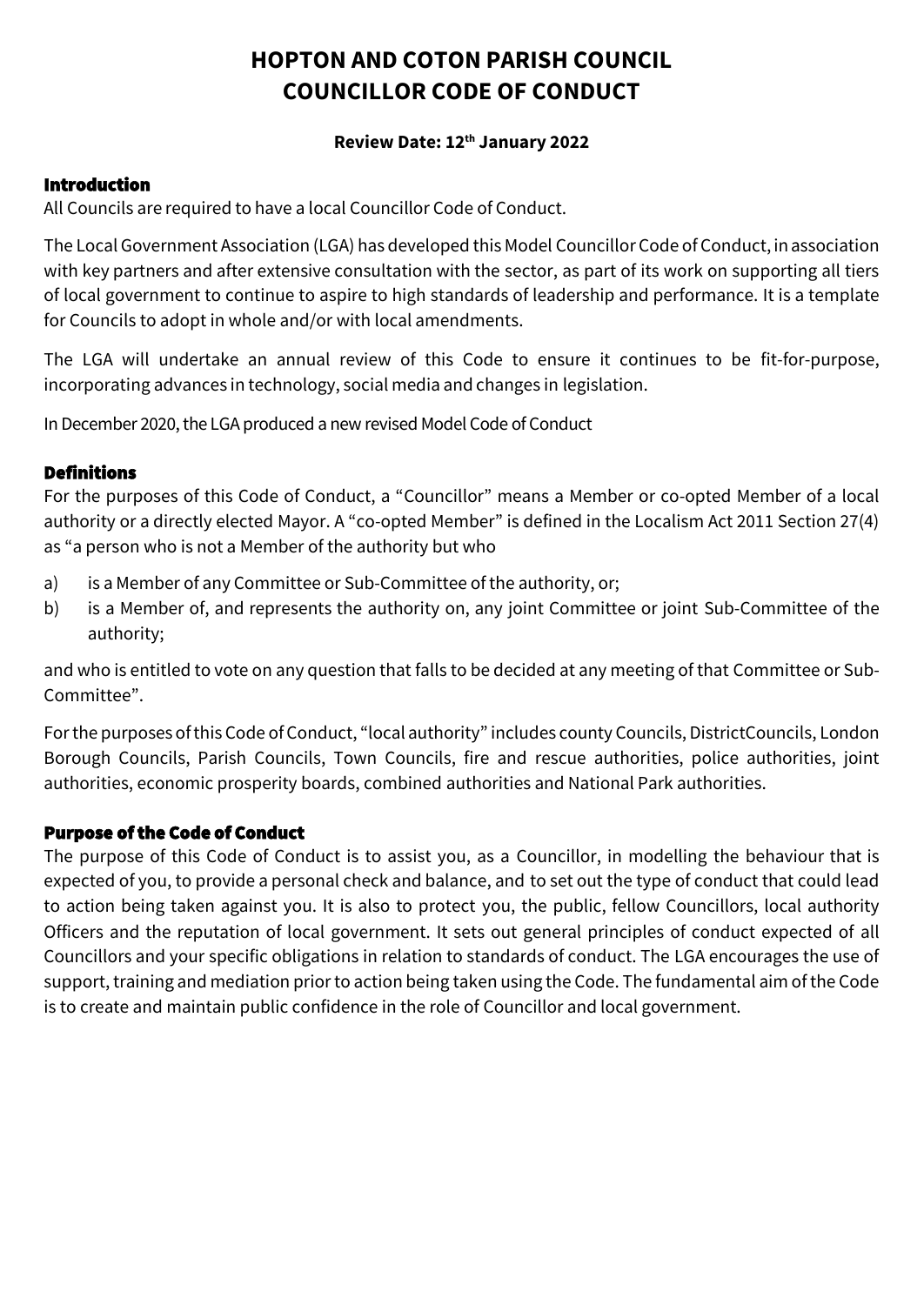## General principles of Councillor conduct

Everyone in public office at all levels; all who serve the public or deliver public services, including ministers, civil servants, Councillors and local authority Officers; should uphold the Seven [Principles](https://www.gov.uk/government/publications/the-7-principles-of-public-life/the-7-principles-of-public-life--2) of Public Life, also known as the Nolan Principles.

Building on these principles, the following general principles have been developed specifically for the role of Councillor.

In accordance with the public trust placed in me, on all occasions:-

- I act with integrity and honesty
- I act lawfully
- I treat all personsfairly and with respect; and
- I lead by example and act in a way that secures public confidence in the role of Councillor.

In undertaking my role:-

- I impartially exercise my responsibilities in the interests of the local community
- I do not improperly seek to confer an advantage, or disadvantage, on anyperson
- I avoid conflicts of interest
- I exercise reasonable care and diligence; and
- I ensure that public resources are used prudently in accordance with my local authority's requirements and in the public interest.

# Application of the Code of Conduct

This Code of Conduct applies to you as soon as you sign your declaration of acceptance of the office of Councillor or attend your first meeting as a co-opted Member and continues to apply to you until you cease to be a Councillor.

This Code of Conduct applies to you when you are acting in your capacity as a Councillor which may include when:-

- you misuse your position as a Councillor
- your actions would give the impression to a reasonable Member of the public withknowledge of all the facts that you are acting as a Councillor;

The Code applies to all forms of communication and interaction, including:

- at face-to-face meetings
- at online or telephone meetings
- in written communication
- in verbal communication
- in non-verbal communication
- in electronic and social media communication, posts, statements and comments.

You are also expected to uphold high standards of conduct and show leadership at all times when acting as a Councillor.

The Monitoring Officer has statutory responsibility for the implementation of the Code of Conduct, and you are encouraged to seek advice from the Monitoring Officer on any matters that may relate to the Code of Conduct. Town and Parish Councillors are encouraged to seek advice from their Clerk, who may refer matters to the Monitoring Officer.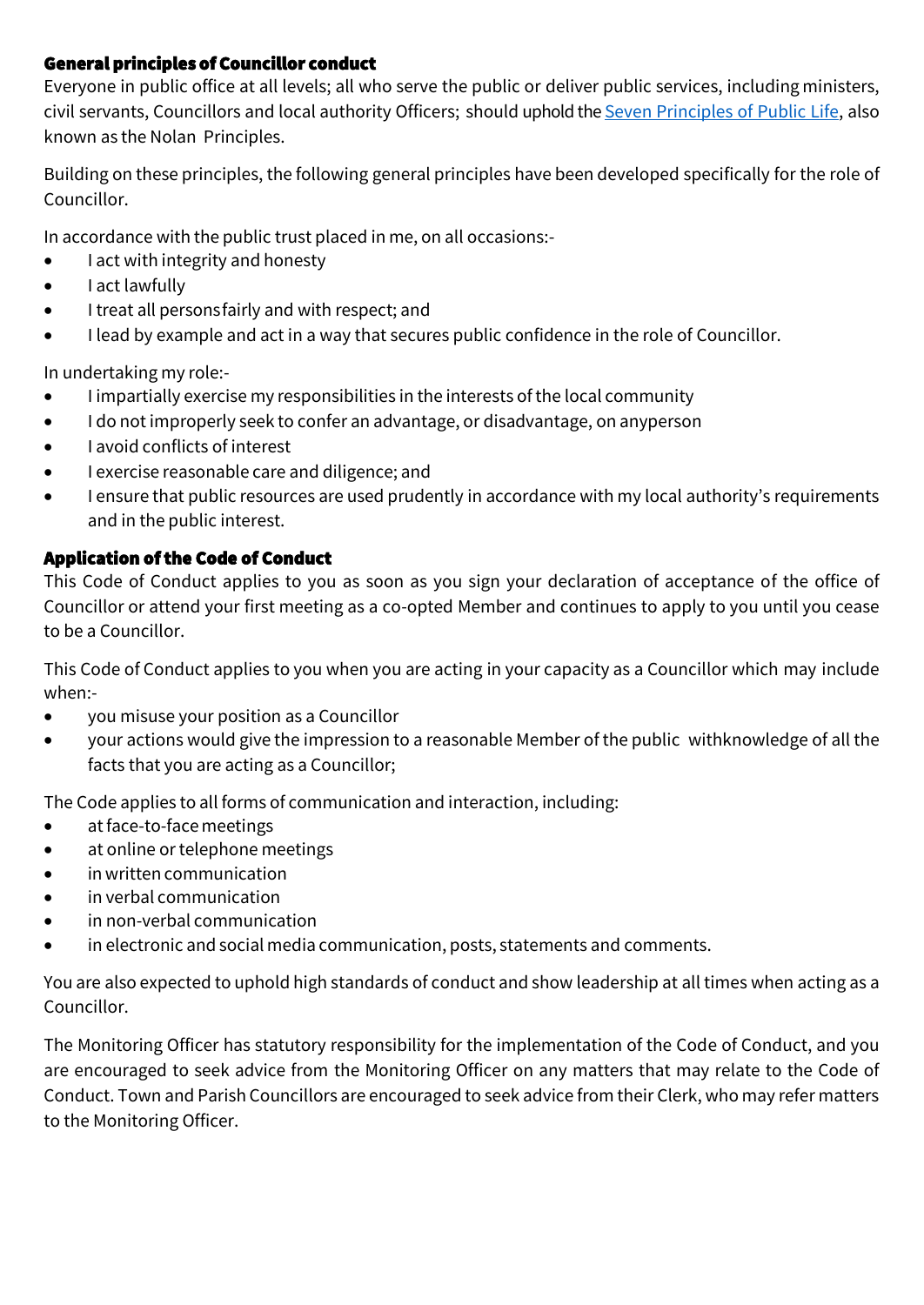## **Standards of Councillor Conduct**

This section sets out your obligations, which are the minimum standards of conduct required of you as a Councillor. Should your conduct fall short of these standards, a complaint may be made against you, which may result in action being taken.

Guidance is included to help explain the reasons for the obligations and how they should befollowed.

# General Conduct

## 1. Respect

## **As a Councillor:**

- **1.1 Itreat other Councillors and Members ofthe public with respect.**
- **1.2 I treat local authority employees, employees and representatives of partner organisations and those volunteering for the local authority with respect and respectthe role they play.**

Respect means politeness and courtesy in behaviour, speech, and in the written word. Debate and having different views are all part of a healthy democracy. As a Councillor, you can express, challenge, criticise and disagree with views, ideas, opinions and policies in a robust but civil manner. You should not, however, subject individuals, groups of people or organisations to personal attack.

In your contact with the public, you should treat them politely and courteously. Rude and offensive behaviour lowers the public's expectations and confidence in Councillors.

In return, you have a right to expect respectful behaviour from the public. If Members of the public are being abusive, intimidatory or threatening you are entitled to stop any conversation or interaction in person or online and report them to the local authority, the relevant social media provider or the police. This also applies to fellow Councillors, where action could then be taken under the Councillor Code of Conduct, and local authorityemployees, where concerns should be raised in line with the local authority's Member –Officer Protocol.

# 2. Bullying, harassment and discrimination

## **As a Councillor:**

- **2.1 I do not bully any person.**
- **2.2 I do not harass any person.**
- **2.3 I promote equalities and do not discriminate unlawfully against any person.**

The Advisory, Conciliation and Arbitration Service (ACAS) characterises bullying as offensive, intimidating, malicious or insulting behaviour, an abuse or misuse of power through means that undermine, humiliate, denigrate or injure the recipient. Bullying might be a regular pattern of behaviour or a one-off incident, happen face-to-face, on social media, in emails or phone calls, happen in the workplace or at work social events and may not always be obvious or noticed by others.

The Protection from Harassment Act 1997 defines harassment as conduct that causes alarm or distress or puts people in fear of violence and must involve such conduct on at leasttwo occasions. It can include repeated attempts to impose unwanted communications and contact upon a person in a manner that could be expected to cause distress or fear in any reasonable person.

Unlawful discrimination is where someoneis treated unfairly because of a protectedcharacteristic. Protected characteristics are specific aspects of a person's identity defined by the Equality Act 2010. They are age, disability, gender reassignment, marriage and civil partnership, pregnancy and maternity, race, religion or belief, sex and sexual orientation.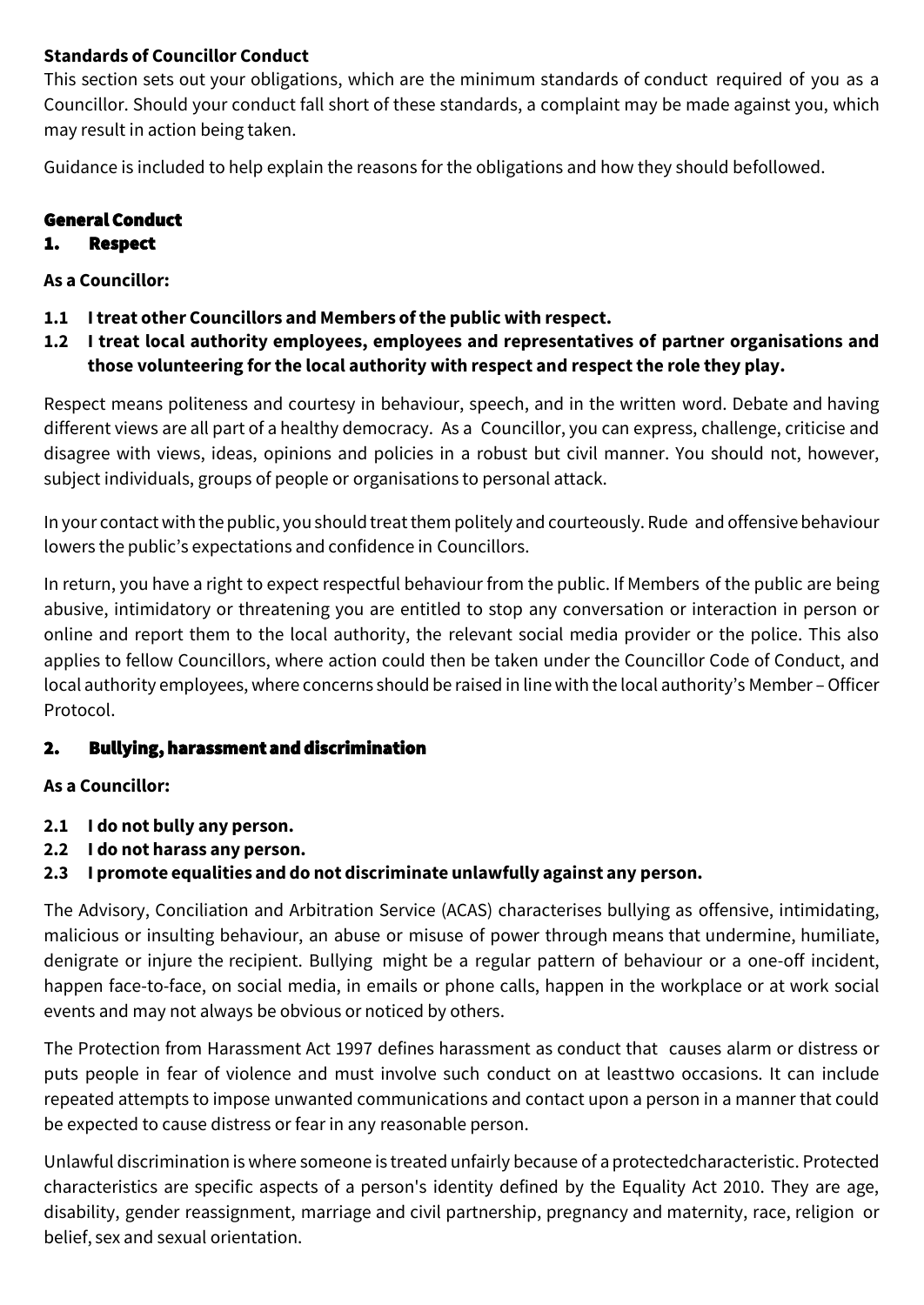The Equality Act 2010 places specific duties on local authorities. Councillors have a central role to play in ensuring that equality issues are integral to the local authority's performance and strategic aims, and that there is a strong vision and public commitment to equality across public services.

# 3. Impartiality of Officers of the Council

# **As a Councillor:**

# **3.1 I do not compromise, or attempt to compromise, the impartiality of anyone who works for, or on behalf of,the local authority.**

Officers work for the local authority as a whole and must be politically neutral (unless they are political assistants). They should not be coerced or persuaded to act in a way that wouldundermine their neutrality. You can question Officers in order to understand, for example, their reasons for proposing to act in a particular way, or the content of a report that they have written. However, you must not try and force them to act differently, change their advice, or alter the content of that report, if doing so would prejudice their professional integrity.

# 4. Confidentiality and access to information

# **As a Councillor:**

- **4.1 I do not disclose information:**
	- **a. given to me in confidence by anyone**
	- **b. acquired by me which I believe, or oughtreasonably to be aware, is of a confidential nature, unless**
		- **i. I have received the consent of a person authorised to give it;**
		- **ii. I am required by law to do so;**
		- **iii. the disclosure is made to a third party for the purpose of obtaining professional legal advice provided thatthe thirdparty agrees not to disclose the information to any other person; or**
		- **iv. the disclosure is:**
			- **1. reasonable and in the public interest; and**
			- **2. made in good faith and in compliance with the reasonable requirements of the local authority; and**
			- **3. I have consulted the Monitoring Officer priorto itsrelease.**

# **4.2 I do not improperly use knowledge gained solely as a result of my role as aCouncillor for the advancement of myself, my friends, my family Members,my employer or my business interests.**

# **4.3 I do not prevent anyone from getting information thatthey are entitled to by law.**

Local authorities must work openly and transparently, and their proceedings and printed materials are open to the public, except in certain legally defined circumstances. You should work on this basis, but there will be times when it is required by law that discussions, documents and other information relating to or held by the local authority must be treated in a confidential manner. Examples include personal data relating to individuals or information relating to ongoing negotiations.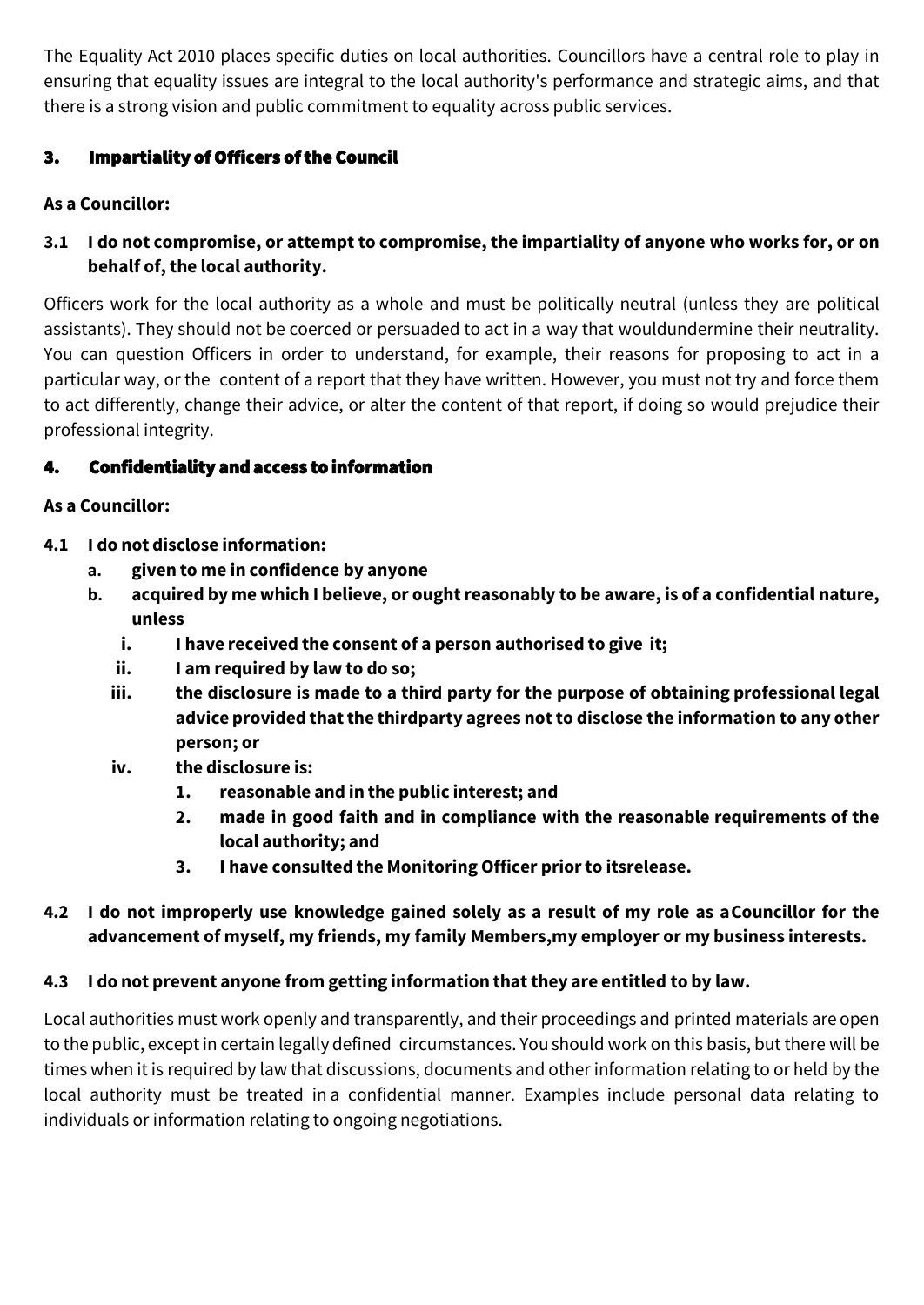### 5. Disrepute As a Councillor:

### **5.1 I do not bring my role orlocal authority into disrepute.**

As a Councillor, you are trusted to make decisions on behalf of your community and your actions and behaviour are subject to greater scrutiny than that of ordinary Members of the public. You should be aware that your actions might have an adverse impact on you, other Councillors and/or your local authority and may lower the public's confidence in your or yourlocal authority's ability to discharge your/it's functions. For example, behaviour that is considered dishonest and/or deceitful can bring your local authority into disrepute.

You are able to hold the local authority and fellow Councillors to account and are able to constructively challenge and express concern about decisions and processes undertaken by the Councilwhilst continuing to adhere to other aspects of this Code of Conduct.

### 6. Use of position

### **As a Councillor:**

**6.1 I do not use, or attempt to use, my position improperly to the advantage or disadvantage of myself or anyone else.**

Your position as a Member of the local authority provides you with certain opportunities, responsibilities, and privileges, and youmakechoices allthetimethat will impact others.However, you should not take advantage of these opportunities to further your own or others' private interests or to disadvantage anyone unfairly.

## 7. Use of local authority resources and facilities

#### **As a Councillor:**

- **7.1 I do not misuse Councilresources.**
- **7.2 I will, when using the resources ofthe local or authorising their use byothers:**
	- **a. actin accordance with the local authority's requirements; and**
	- **b. ensure that such resources are not used for political purposes unless that use could reasonably be regarded as likely to facilitate, or be conducive to, the discharge of the functions of the local authority or ofthe office to which I have been elected or appointed.**

You may be provided with resources and facilities by the local authority to assist you in carrying out your duties as a Councillor.

Examples include:-

- office support
- stationery
- equipment such as phones, and computers
- transport
- access and use of local authority buildings and rooms.

These are given to you to help you carry out your role as a Councillor more effectively and are not to be used for business or personal gain. They should be used in accordance withthe purpose for which they have been provided and the local authority's own policies regarding their use.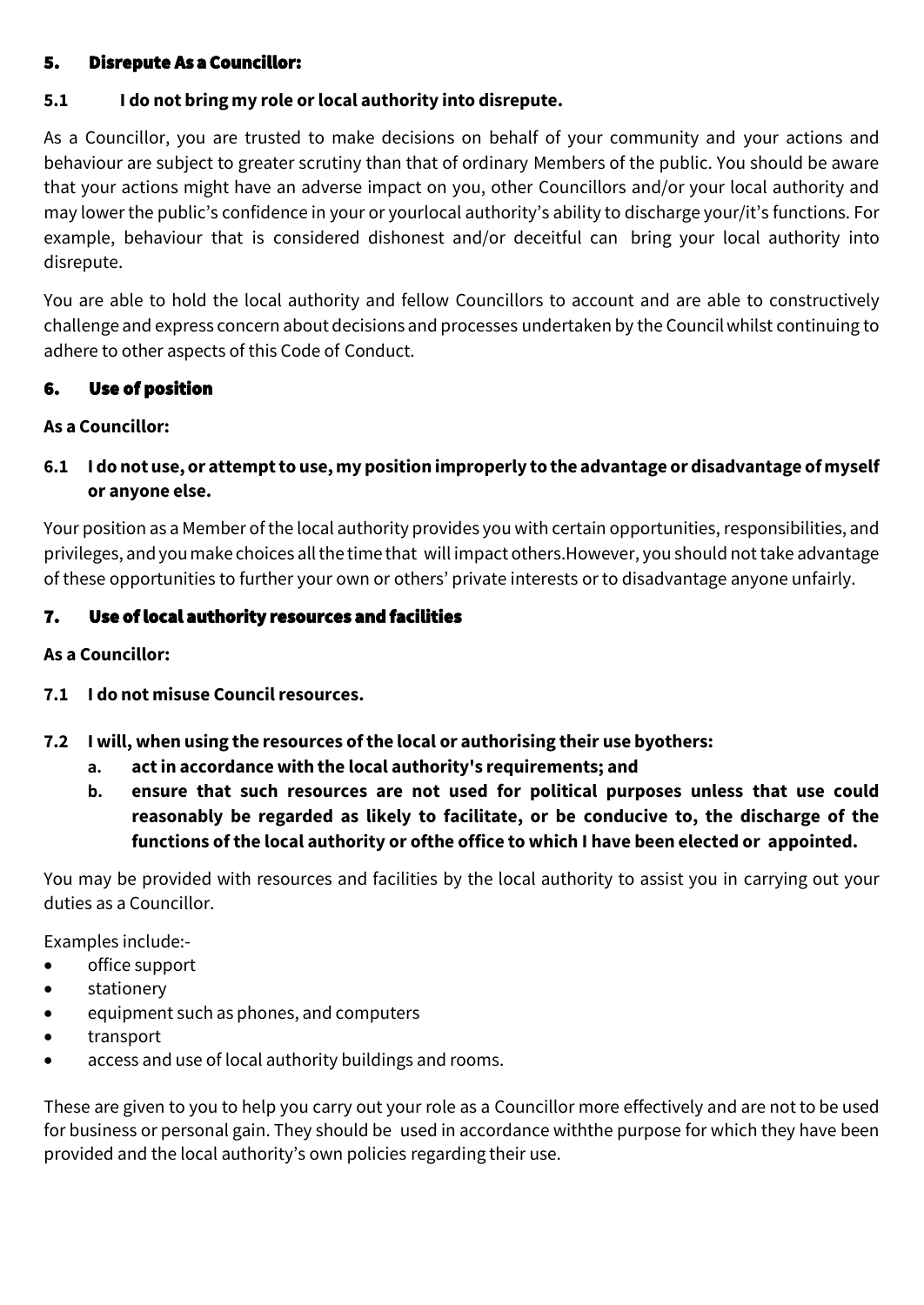## 8. **Complying with the Code of Conduct**

#### **As a Councillor:**

- **8.1 I undertake Code of Conducttraining provided by my local authority.**
- **8.2 I cooperate with any Code of Conductinvestigation and/or determination.**
- **8.3 I do not intimidate or attempt to intimidate any person who is likely to be involved with the administration of any investigation or proceedings.**
- **8.4 I comply with any sanction imposed on me following a finding that I have breached the Code of Conduct.**

It is extremely important for you as a Councillor to demonstrate high standards, for you tohave your actions open to scrutiny and for you not to undermine public trust in the local authority or its governance. If you do not understand or are concerned about the local authority's processes in handling a complaint you should raise this with the Monitoring Officer.

## **Protecting your reputation and the reputation of the local authority**

### 9. Interests

### **As a Councillor:**

### **9.1 Iregister and disclose my interests.**

Section 29 of the Localism Act 2011 requires the Monitoring Officer to establish and maintain a register of interests of Members of the authority .

You need to register your interests so that the public, local authority employees and fellow Councillors know which of your interests might give rise to a conflict of interest. The register is a public document that can be consulted when (or before) an issue arises. The register also protects you by allowing you to demonstrate openness and a willingness to be held accountable. You are personally responsible for deciding whether or not you should disclose an interest in a meeting, but it can be helpful for you to know early on if others think that a potential conflict might arise. It is also important that the public know about any interest that might have to be disclosed by you or other Councillors when making or taking part in decisions, so that decision making is seen by the public as open and honest. This helps to ensure that public confidence in the integrity of local governance is maintained.

You should note that failure to register or disclose a disclosable pecuniary interest as set out in **Table 1**, is a criminal offence under the Localism Act 2011.

**Appendix B** sets out the detailed provisions on registering and disclosing interests. If in doubt, you should always seek advice from the Monitoring Officer.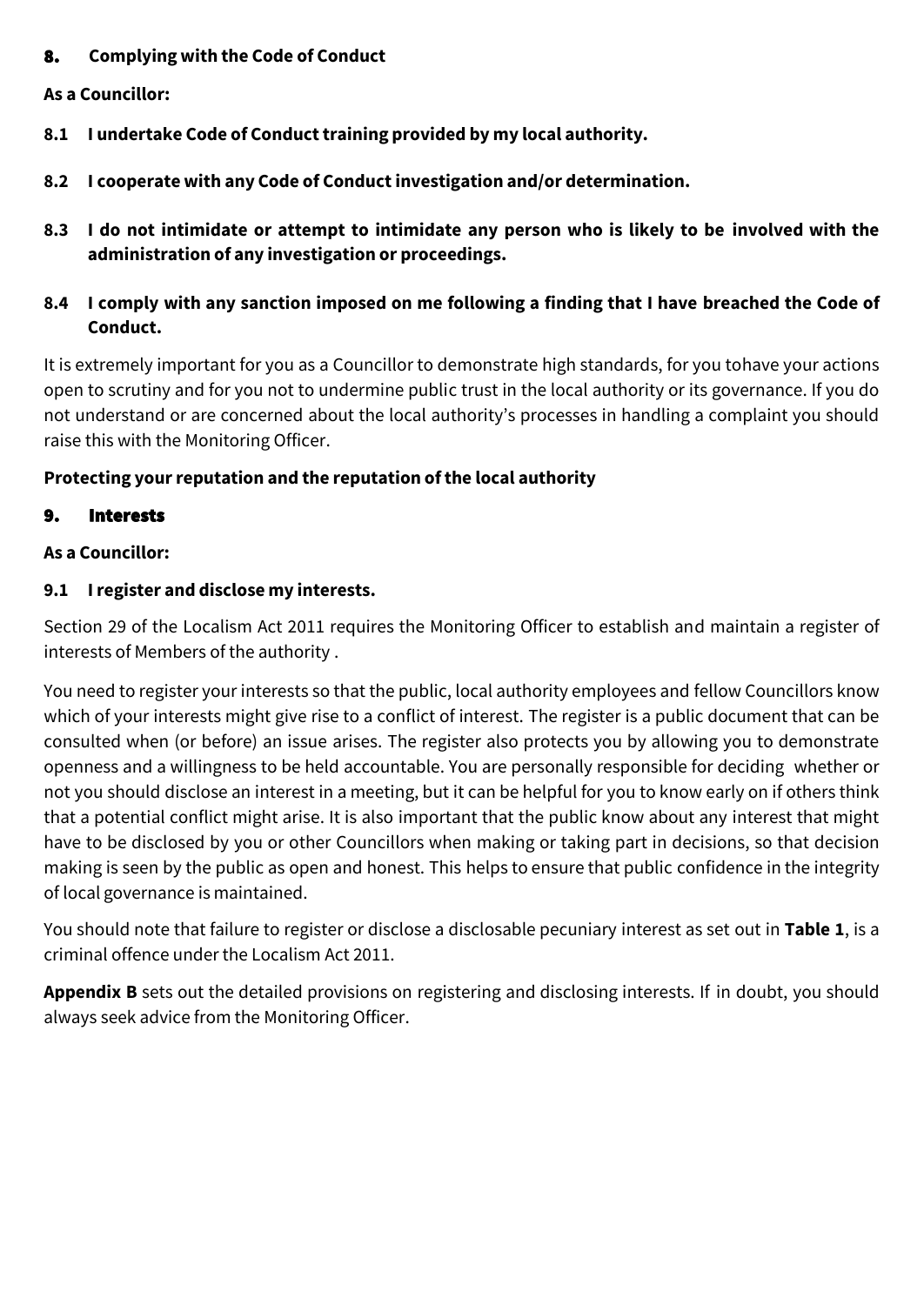## 10. Gifts and hospitality

### **As a Councillor:**

- **10.1 I do not accept gifts or hospitality, irrespective of estimated value, which could give rise to real or substantive personal gain or a reasonable suspicion of influence on my part to show favour from persons seeking to acquire, develop or do business with the local authority or from persons who may apply to the local authority for any permission, licence or other significant advantage.**
- **10.2 Iregister with the Monitoring Officer any gift or hospitality with anestimated value of atleast £50 within 28 days of its receipt.**
- **10.3 I register with the Monitoring Officer any significant gift or hospitality thatI havebeen offered but have refused to accept.**

In order to protect your position and the reputation of the local authority, you should exercise caution in accepting any gifts or hospitality which are (or which you reasonably believe to be) offered to you because you are a Councillor. The presumption should alwaysbe not to accept significant gifts or hospitality. However, there may be times when such a refusal may be difficult if it is seen as rudeness in which case you could accept it but mustensure it is publicly registered. However, you do not need to register gifts and hospitality which are not related to your role as a Councillor, such as Christmas gifts from your friends and family. It is also important to note that it is appropriate to accept normal expenses and hospitality associated with your duties as a Councillor. If you are unsure, do contact the Monitoring Officer for guidance.

## The Monitoring Officer

Contact details for the Monitoring Officer can be found by visiting the Staffordshire Borough Counci[l website](https://www.staffordbc.gov.uk/complaints-council-members)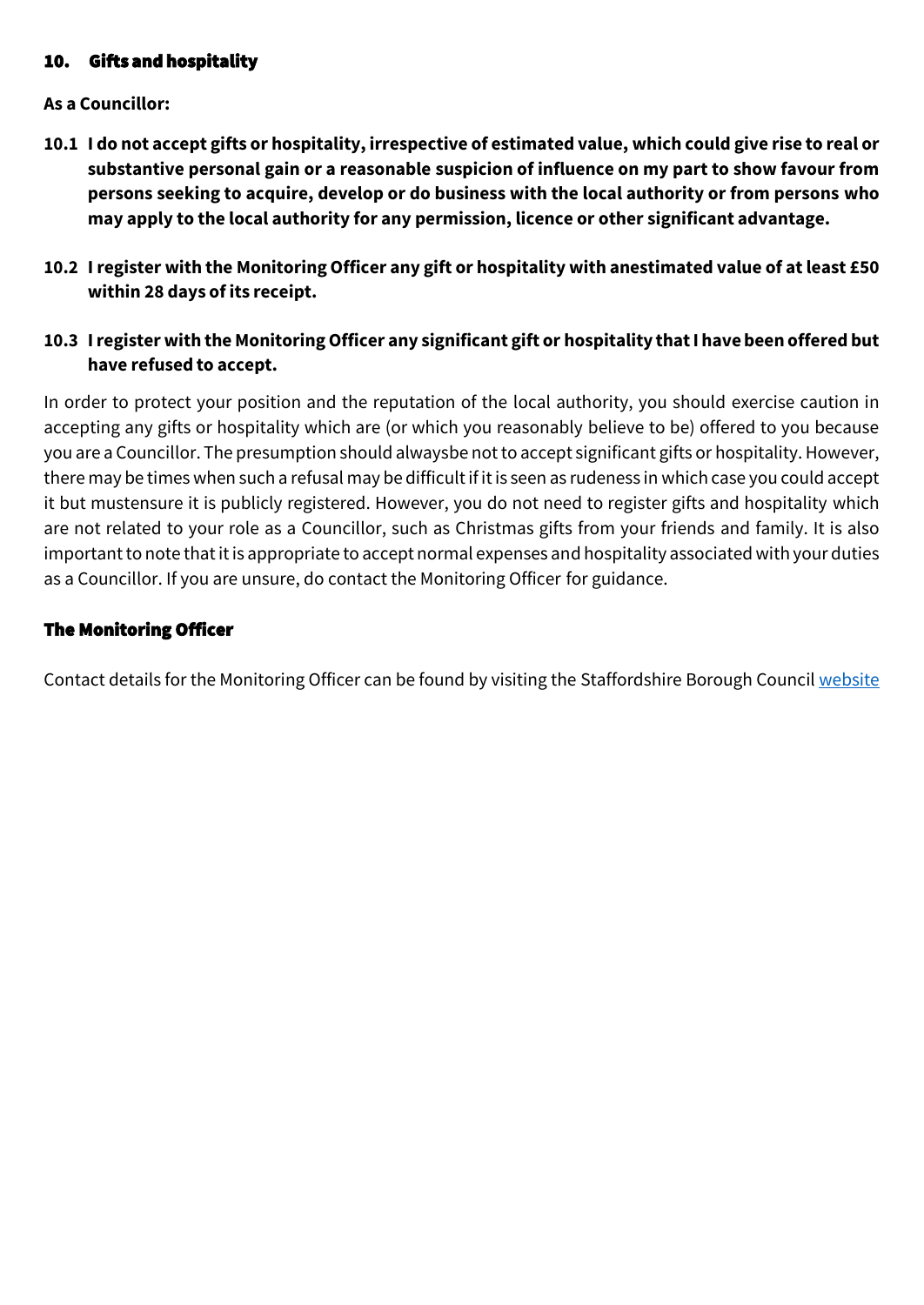# Appendix A

# The Seven Principles of Public Life

The principles are:

## Selflessness

Holders of public office should act solely in terms of the public interest.

# Integrity

Holders of public office must avoid placing themselves under any obligation to people or organisations that might try inappropriately to influence them in their work. They should not act or take decisions in order to gain financial or other material benefits for themselves, their family, ortheirfriends. They must disclose and resolve any interests and relationships.

# **Objectivity**

Holders of public office must act and take decisions impartially, fairly and on merit, usingthe best evidence and without discrimination or bias.

## Accountability

Holders of public office are accountable to the public for their decisions and actions and must submit themselves to the scrutiny necessary to ensure this.

### Openness

Holders of public office should act and take decisions in an open and transparent manner.Information should not be withheld from the public unless there are clear and lawful reasons for so doing.

## Honesty

Holders of public office should be truthful.

## Leadership

Holders of public office should exhibit these principles in their own behaviour. They shouldactively promote and robustly support the principles and be willing to challenge poor behaviour wherever it occurs.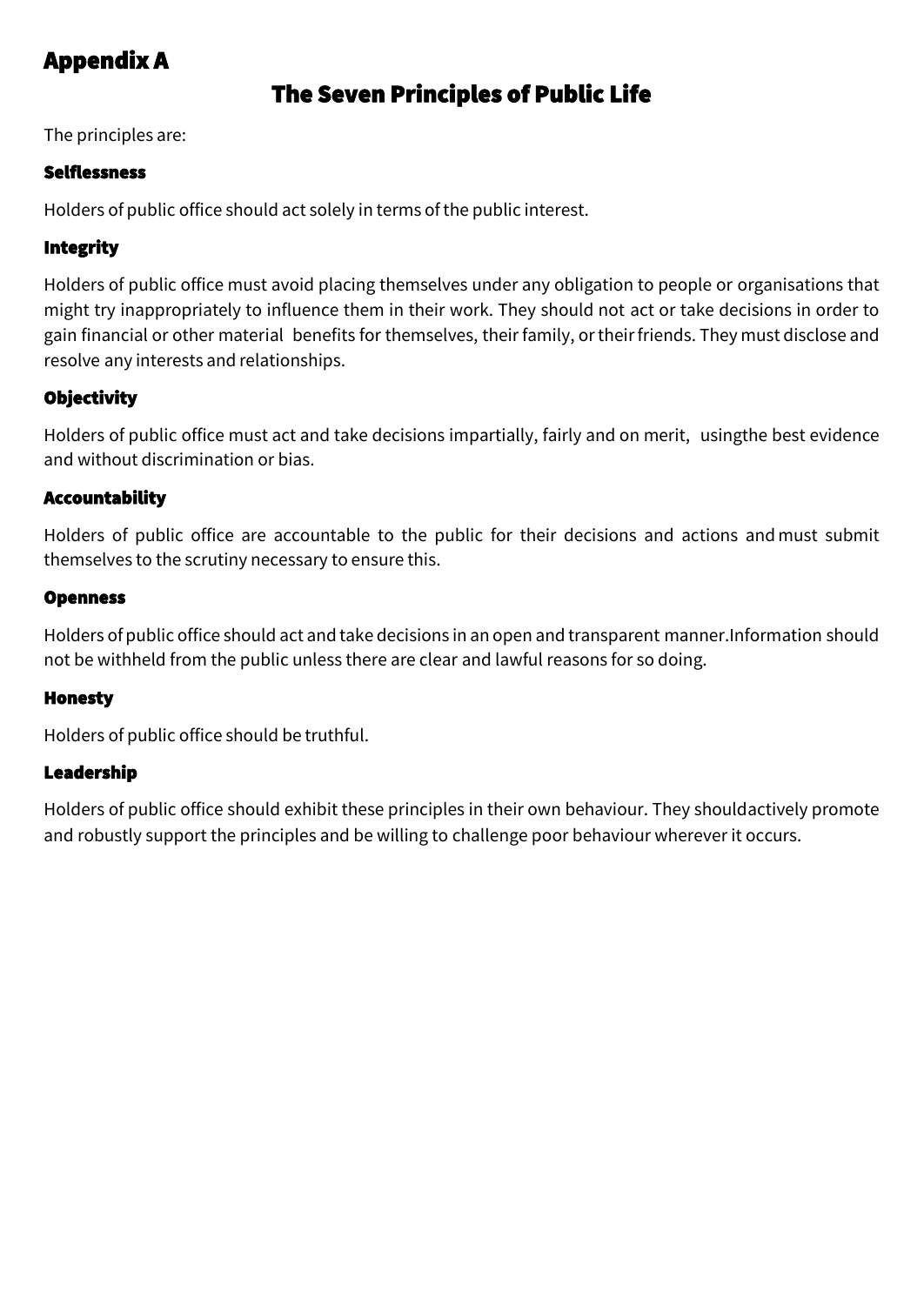# Appendix B Registering interests

Within 28 days of becoming a Member or your re-election or re-appointment to office you mustregister with the Monitoring Officer the interests which fall within the categories set out in **Table 1** (**Disclosable Pecuniary Interests**) which are as described in "The Relevant Authorities (Disclosable Pecuniary Interests) Regulations 2012". You should also register details of your other personal interests which fall within the categories set out in **Table 2** (**Other Registerable Interests**).

"**Disclosable Pecuniary Interest"** means an interest of yourself, or of your partner if you areaware of your partner's interest, within the descriptions set out in Table 1 below.

**"Partner"** means a spouse or civil partner, or a person with whom you are living as husbandor wife, or a person with whom you are living as if you are civil partners.

- 1. You must ensure that your register of interests is kept up-to-date and within 28 days of becoming aware of any new interest, or of any change to a registered interest, notify the Monitoring Officer.
- 2. A 'sensitive interest' is as an interest which, if disclosed, could lead to the Councillor, or a person connected with the Councillor, being subject to violence or intimidation.
- 3. Where you have a 'sensitive interest' you must notify the Monitoring Officer withthe reasons why you believe it is a sensitive interest. If the Monitoring Officer agrees they will withhold the interest from the public register.

## Non participation in case of disclosable pecuniary interest

- 4. Where a matter arises at a meeting which directly relates to one of your DisclosablePecuniary Interests as set out in **Table 1**, you must disclose the interest, not participate in any discussion or vote on the matter and must not remain in the room unless you have been granted a dispensation. If itis a 'sensitive interest', you do nothave to disclose the nature of the interest, just that you have an interest. Dispensation may be granted in limited circumstances, to enable you to participate and vote on a matter in which you have a disclosable pecuniary interest.
- 5. Where you have a disclosable pecuniary interest on a matter to be considered or is being considered by you as a Cabinet Member in exercise of your executive function,you must notify the Monitoring Officer of the interest and must not take any steps or further steps in the matter apart from arranging for someone else to deal with it

## Disclosure of Other Registerable Interests

6. Where a matter arises at a meeting which **directly relates** to one of your Other Registerable Interests (as set out in **Table 2**), you must disclose the interest. You may speak on the matter only if Members of the public are also allowed to speak at the meeting but otherwise must not take part in any discussion or vote on the matterand must not remain in the room unless you have been granted a dispensation. If it is a 'sensitive interest', you do not have to disclose the nature of the interest.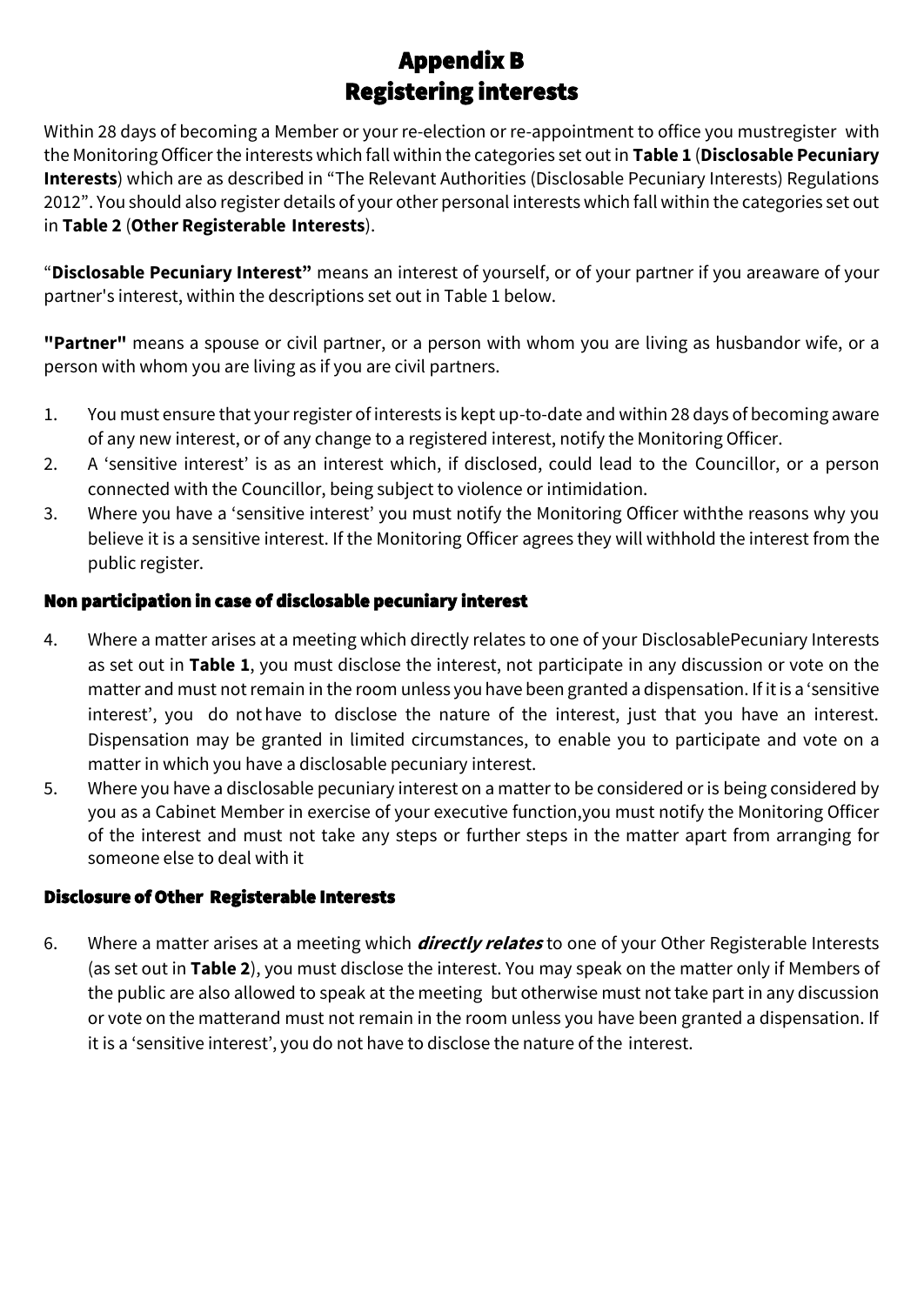### Disclosure of Non-Registerable Interests

- 7. Where a matter arises at a meeting which **directly relates** to your financial interest or well-being (and is not a Disclosable Pecuniary Interest set out in Table 1) or a financial interest or well-being of a relative or close associate, you must disclose the interest. You may speak on the matter only if Members of the public are also allowedto speak at the meeting. Otherwise you must not take part in any discussion or voteon the matter and must not remain in the room unless you have been granted a dispensation. If it is a 'sensitive interest', you do not have to disclose the nature of the interest.
- 8. Where a matter arises at a meeting which **affects**
	- a. your own financial interest or well-being;
	- b. a financial interest or well-being of a relative, close associate; or
	- c. a body included in those you need to disclose under Other Registrable Interests as set out in Table **2**

you must disclose the interest. In order to determine whether you can remain in the meeting after disclosing your interest the following test should be applied

- 9. Where a matter **affects** your financial interest or well-being:
	- a. to a greater extent than it affects the financial interests of the majority of inhabitants of the ward affected by the decision and;
	- b. a reasonable Member of the public knowing all the facts would believe that it would affect your view of the wider public interest

You may speak on the matter only if Members of the public are also allowed to speak at the meeting. Otherwise you must not take part in any discussion or vote on the matter and must not remain in the room unless you have been granted a dispensation.

If it is a 'sensitive interest', you do not have to disclose the nature of the interest.

10. Where you have a personal interest in any business of your authority and you have made an executive decision in relation to that business, you must make sure that any written statement of that decision records the existence and nature of your interest.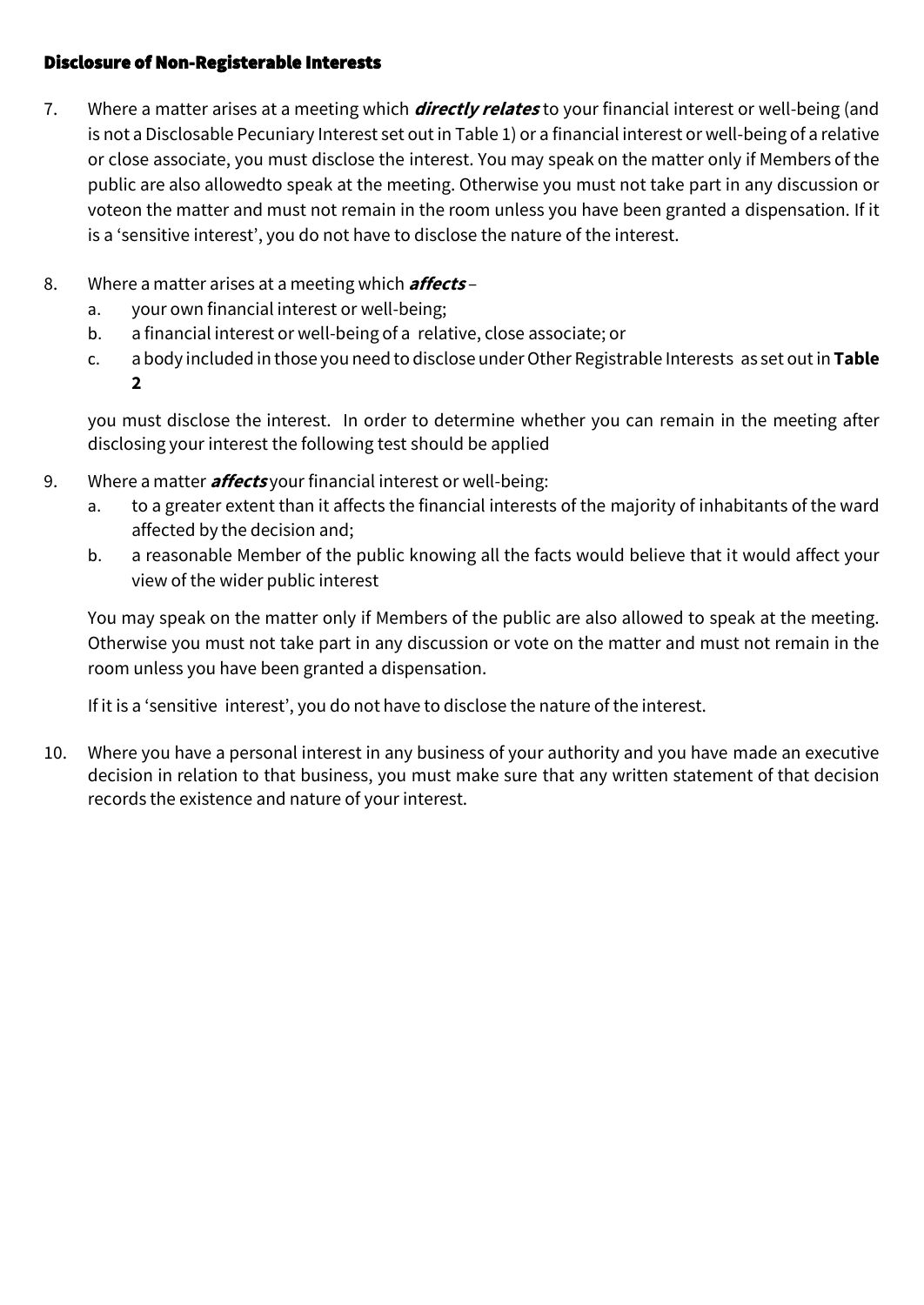# **Table 1 Disclosable Pecuniary Interests**

This table sets out the explanation of Disclosable Pecuniary Interests as set out in the Relevant [Authorities](https://www.legislation.gov.uk/uksi/2012/1464/made) [\(Disclosable](https://www.legislation.gov.uk/uksi/2012/1464/made) Pecuniary Interests) Regulations 2012.

| <b>Subject</b>                                             | <b>Description</b>                                                                                                                                                                                                                                                                                                                                                                                                                                       |
|------------------------------------------------------------|----------------------------------------------------------------------------------------------------------------------------------------------------------------------------------------------------------------------------------------------------------------------------------------------------------------------------------------------------------------------------------------------------------------------------------------------------------|
| Employment,<br>office, trade, profession<br>or<br>vocation | Any employment, office, trade, profession or<br>vocation carried on for profit or gain.<br>[Any unpaid directorship.]                                                                                                                                                                                                                                                                                                                                    |
| <b>Sponsorship</b>                                         | Any payment or provision of any other financial<br>benefit (other than from the Council) made to the<br>Councillor during theprevious 12 month period for<br>expenses incurred by him/her in carrying out<br>his/her duties as a Councillor, or towards his/her<br>election expenses.<br>This includes any payment or financial benefit from<br>a trade union within the meaning of the Trade<br>Union and Labour Relations (Consolidation) Act<br>1992. |
| <b>Contracts</b>                                           | Any contract made between the Councillor or<br>his/her spouse or civil partner or the person with<br>whom the Councillor is living as if they were<br>spouses/civil partners (or a firm in which such<br>person is a partner, or an incorporated body of<br>which such person is a director* or a body that such<br>person has a beneficial interest in the securities of*)<br>and the Council                                                           |
|                                                            | (a) under which goods or services are to be<br>provided or works are to be executed; and<br>(b) which has not been fully discharged                                                                                                                                                                                                                                                                                                                      |
| <b>Land and Property</b>                                   | Any beneficial interest in land which is within the<br>area of the Council.<br>'Land' excludes an easement, servitude, interest or<br>right in or over land which does not give the<br>Councillor or his/her spouse orcivil partner or the<br>person with whom the Councillor is living as if they<br>were spouses/civil partners (alone or jointly with<br>another) a right to occupy or to receive income.                                             |
| <b>Licenses</b>                                            | Any licence (alone or jointly with others) to occupy<br>land in the area of the Council for a month or longer                                                                                                                                                                                                                                                                                                                                            |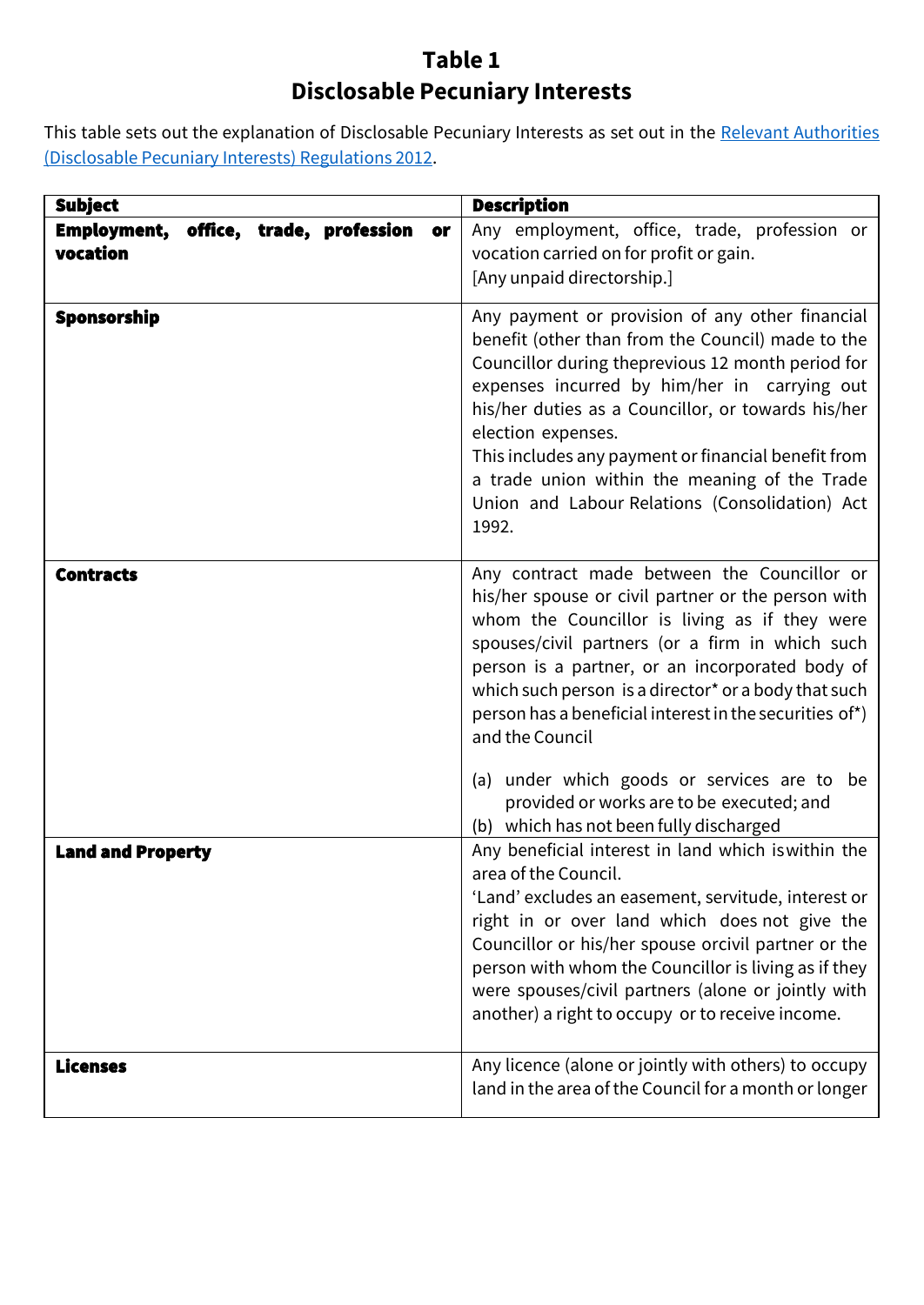| <b>Corporate tenancies</b> | Any tenancy where (to the Councillor's knowledge)<br>(a) the landlord is the Council; and<br>(b) the tenant is a body that the Councillor, or<br>his/her spouse or civil partner or the person with<br>whom the Councillor is living as if they were<br>spouses/ civil partners is a partner of or a<br>director* of or has a beneficial interest in the<br>securities* of.                                                                                                                                                                                                                                                                                                                                                                               |
|----------------------------|-----------------------------------------------------------------------------------------------------------------------------------------------------------------------------------------------------------------------------------------------------------------------------------------------------------------------------------------------------------------------------------------------------------------------------------------------------------------------------------------------------------------------------------------------------------------------------------------------------------------------------------------------------------------------------------------------------------------------------------------------------------|
| <b>Securities</b>          | Any beneficial interest in securities* of a body where<br>(a) that body (to the Councillor's knowledge) has a<br>place of business or land in the area of the<br>Council; and<br>(b) $either -$<br>the total nominal value of the securities*<br>(i)<br>exceeds £25,000 or one hundredth of the<br>total issued sharecapital of that body; or<br>if the share capital of that body is of more<br>(ii)<br>than one class, the total nominal value of<br>the shares of any one class in which the<br>Councillor, or his/her spouse or civil<br>partner or the person with whom the<br>Councillor is living as if they were<br>spouses/civil partners has a beneficial<br>interest exceeds one hundredth of the<br>total issued share capital of that class. |

- 'director' includes a Member ofthe Committee of management of an industrial andprovident society.
- 'securities' means shares, debentures, debenture stock, loan stock, bonds, units of a collective investment scheme within the meaning of the Financial Services and Markets Act 2000 and other securities of any description, other than money deposited with a building society.

# Table 2: Other Registrable Interests

You have a personal interest in any business of your authority where it relates to or is likely to affect:

- a) any body of which you are in general control or management and to which you are nominated or appointed by your authority
- b) any body
	- (i) exercising functions of a public nature
	- (ii) any body directed to charitable purposes or
	- (iii) one of whose principal purposes includes the influence of public opinion or policy (including any political party or trade union)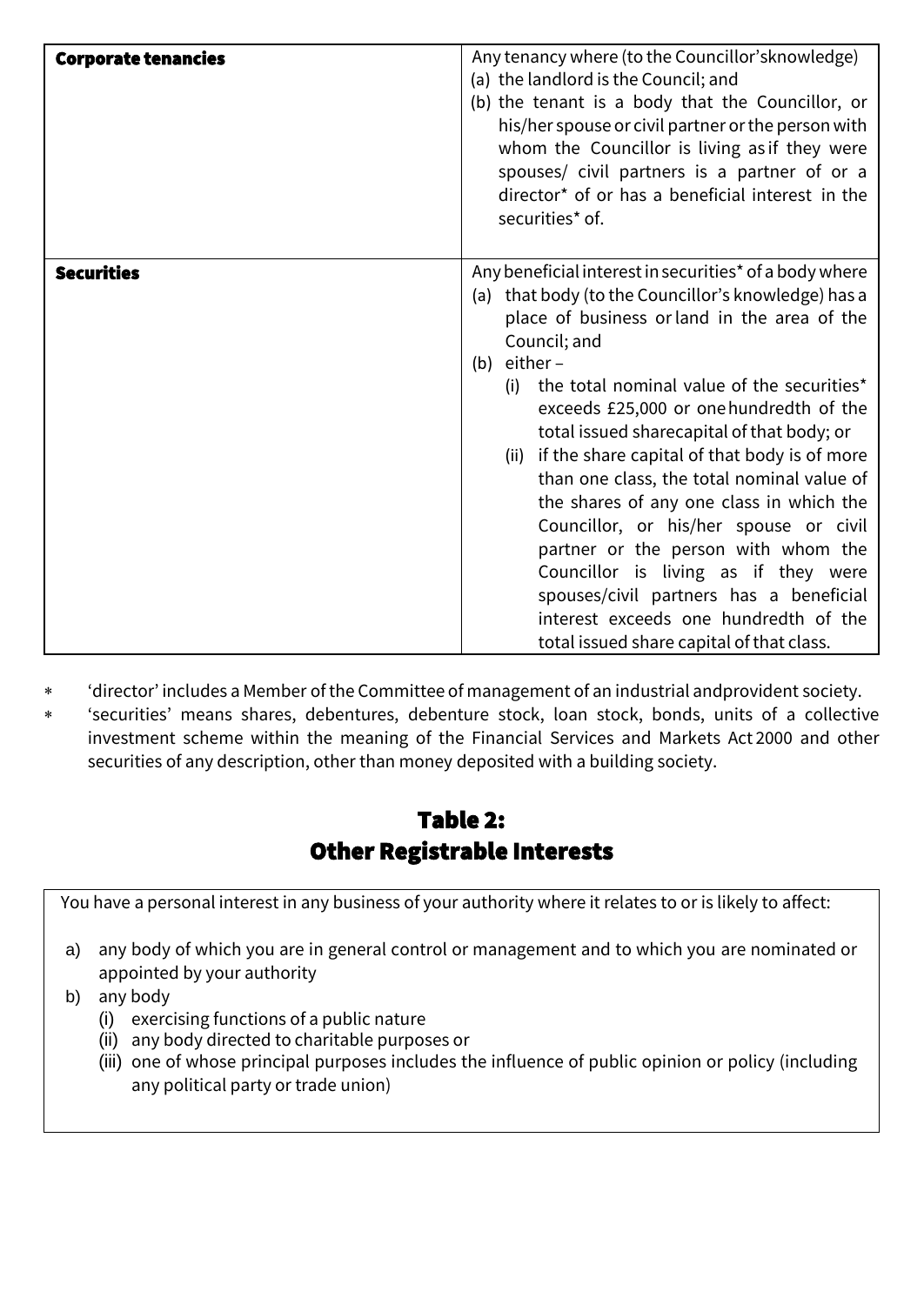# Appendix C The Committee on Standards in Public Life

The LGA has undertaken this review whilst the Government continues to consider the recommendations made by the Committee on Standards in Public Life in their report on Local [Government](https://www.gov.uk/government/publications/local-government-ethical-standards-report) Ethical Standards. If the Government chooses to implement any of therecommendations, this could require a change to this Code.

The recommendations cover:-

- Recommendations for changes to the Localism Act 2011 to clarify in law when the Code of Conduct applies
- The introduction of sanctions
- An appeals process through the Local Government Ombudsman
- Changes to the Relevant Authorities (Disclosable Pecuniary Interests) Regulations 2012
- Updates to theLocal Government Transparency Code
- Changes to the role and responsibilities of the Independent Person
- That the criminal offences in the Localism Act 2011 relating to Disclosable Pecuniary Interests should be abolished

TheLocal Government Ethical Standards report also includes Best Practice recommendations. These are:

# Best practice 1:

Local authorities should include prohibitions on bullying and harassment in codes of conduct. These should include a definition of bullying and harassment, supplemented with a list of examples of the sort of behaviour covered by such a definition.

## Best practice 2:

Councils should include provisions in their code of conduct requiring Councillors to comply with any formal standards investigation and prohibiting trivial or malicious allegations by Councillors.

# Best practice 3:

Principal authorities should review their code of conduct each year and regularly seek, where possible, the views of the public, community organisations and neighbouring authorities.

# Best practice 4:

An authority's code should be readily accessible to both Councillors and the public, in a prominent position on a Council's website and available in Council premises.

# Best practice 5:

Local authorities should update their gifts and hospitality register at least once per quarter, and publish it in an accessible format, such as CSV.

# Best practice 6:

Councils should publish a clear and straightforward public interest test against which allegations arefiltered.

# Best practice 7:

Local authorities should have access to at least two Independent Persons.

## Best practice 8:

An Independent Person should be consulted as to whether to undertake a formal investigation on an allegation, and should be given the option to review and comment on allegations which the responsible officer is minded to dismissas being without merit, vexatious, or trivial.

# Best practice 9:

Where a local authority makes a decision on an allegation of misconduct following a formal investigation, a decision notice should be published as soon as possible on its website, including a brief statement of facts, the provisions of the code engaged by the allegations, the view of the Independent Person, the reasoning of the decision-maker, and any sanction applied.